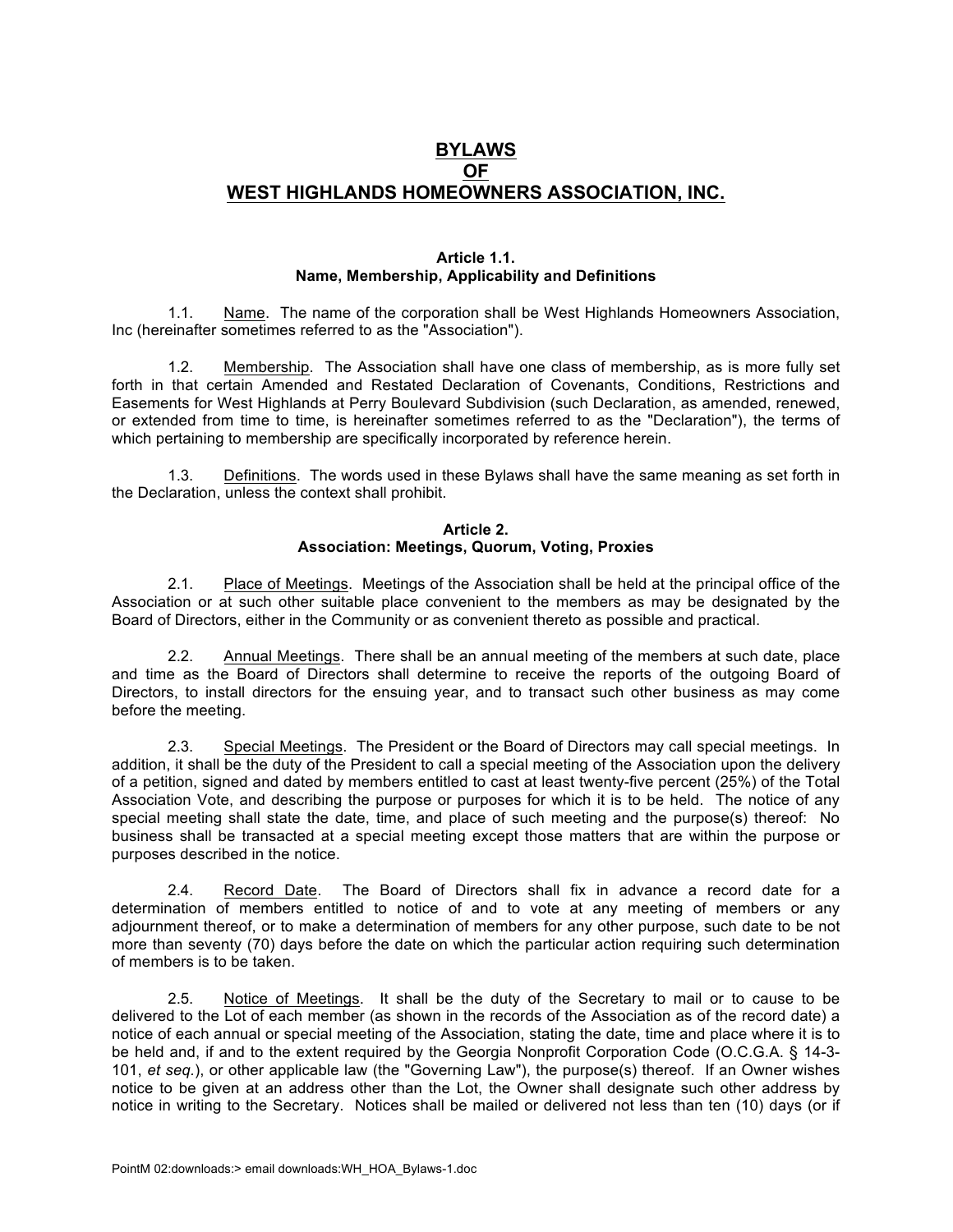notice is mailed by other than first-class or registered mail, thirty (30) days) nor more than sixty (60) days before the meeting. If any meeting of the members is adjourned to a different date, time or place, notice need not be given of the new date, time or place, if the new date, time or place is announced at the meeting before adjournment. If, however, a new record date is or must be fixed under the Governing Law, notice of the adjourned meeting shall be given to persons who are members of record as of the new record date.

2.6. Waiver of Notice. Waiver of notice of a meeting of the members shall be deemed the equivalent of proper notice. Any member may, in writing signed by the member, waive notice of any meeting of the members, either before or after such meeting. Attendance at a meeting by a member; whether in person or by proxy, shall be deemed waiver by such member of lack of notice or defective notice, unless such member specifically objects to lack of proper notice at the time the meeting is called to order.

2.7. Adjournment of Meetings. If any meeting of the Association cannot be held because a quorum is not present, a majority of the members who are present at such meeting, either in person or by proxy, may adjourn the meeting to a time not less than five (5) nor more than thirty (30) days from the time the original meeting was called. At such adjourned meeting at which a quorum is present, any business which might have been transacted at the meeting originally called may be transacted without further notice.

2.8. Membership List. After the record date for any meeting is established by the Board of Directors, the Secretary shall prepare an alphabetical list of the names and addresses of all of the members who are entitled to notice of the meeting. Beginning at least two (2) business days after notice is given of the meeting for which the list was prepared, the list of members shall be available for inspection by any member, or a member's agent or attorney, at the Association's principal office, or at such other reasonable place as may be specified in the notice. In addition, the list shall be available for inspection at the meeting or any adjournment thereof.

2.9. Voting. The voting rights of the members shall be as set forth in the Articles of Incorporation and the Declaration, and such voting rights are specifically incorporated herein.

2.10. Proxies. At all meetings of members, each member may vote in person or by proxy. All proxy appointment forms shall be in writing, dated, and filed with the Secretary before the appointed time of each meeting. Every proxy shall be revocable and shall automatically cease upon: (a) receipt of notice by the Secretary of the death or judicially declared incompetence of a member; (b) receipt by the Secretary of written revocation signed by the member; (c) receipt by the Secretary of a subsequent appointment form signed by the member; (d) attendance by the member and voting in person at any meeting; or (e) the expiration of eleven (11) months from the date of the proxy appointment form.

2.11. Quorum. The presence, in person or by proxy, of members entitled to cast at least twenty-five percent (25%) of the votes entitled to be cast at the meeting shall constitute a quorum at all meetings of the Association. The members present at a duly called or held meeting at which a quorum is present may continue to do business until adjournment, notwithstanding the withdrawal of enough members to leave less than a quorum.

2.12. Action Without a Formal Meeting. Any action required or permitted to be approved by the members may be approved without a meeting if one or more consents, in writing, setting forth the action so taken, shall be signed and dated by members (including the Declarant, if the consent of the Declarant is required) holding the voting power required to pass such action at a meeting held on the record date for such action. The record date for such action shall be the date that the first member signs a consent. Such action shall be approved when the Secretary receives a sufficient number of such consents dated within seventy (70) days of the record date for such action. If less than unanimous consent is obtained, the approval shall be effective ten (10) days after the Secretary gives written notice of the approval to all members who did not sign a consent. Each signed consent shall be included in the minutes of meetings of members filed in the permanent records of the Association.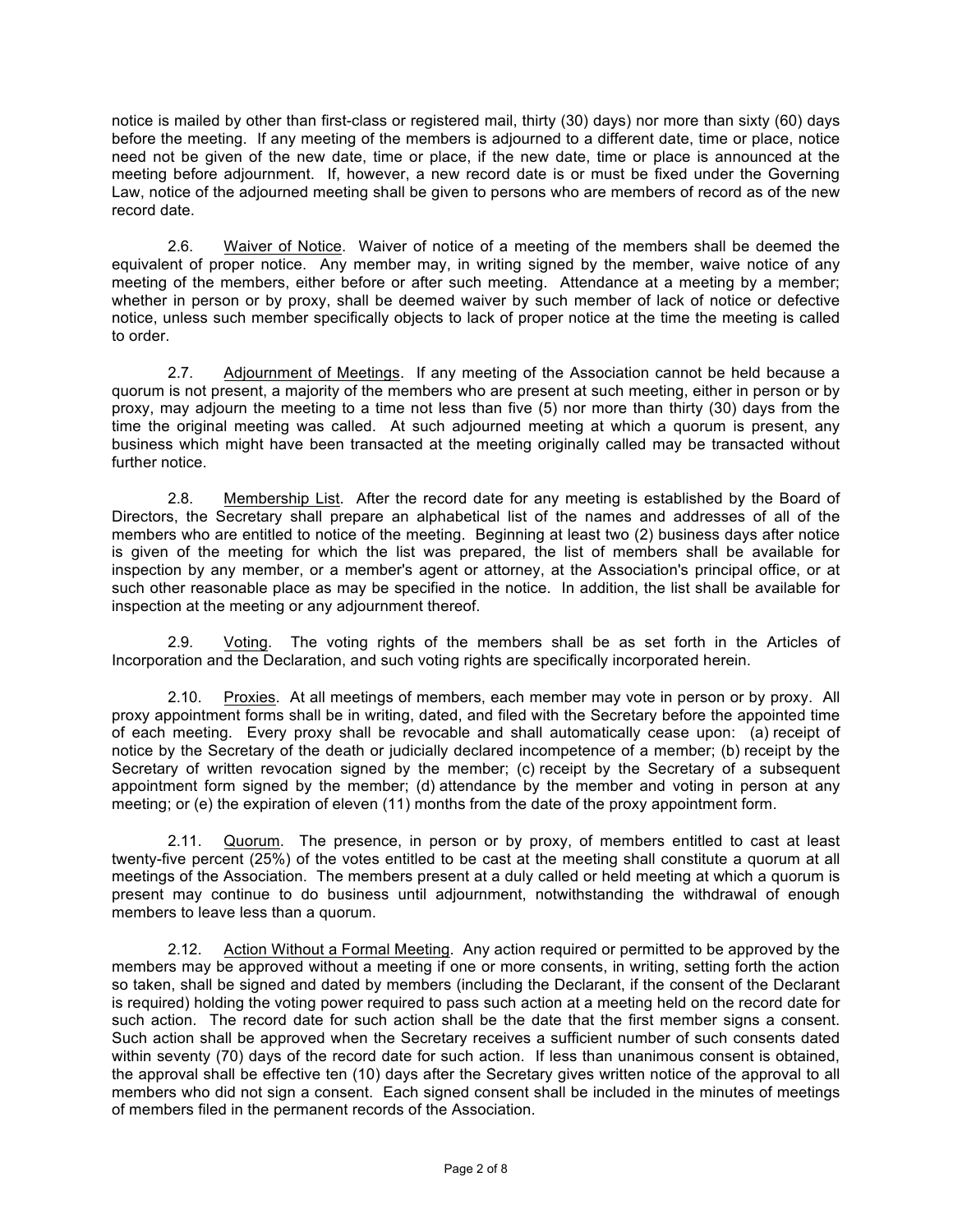2.13. Action by Written Ballot. Any action that may be taken at any annual, regular or special meeting of members may be taken without a meeting if approved by written ballot as provided herein. The Association shall deliver a written ballot to each member entitled to vote on the matter. The written ballot shall set forth each proposed action and provide an opportunity to vote for or against each proposed action. All solicitations for votes by written ballot shall indicate the number of responses needed to meet the quorum requirements; state the percentage of approvals necessary to approve each matter other than election of directors; and specify the time by which a ballot must be received by the Association in order to be counted. A written ballot timely received by the Association may not be revoked. Approval by written ballot of an action shall only be valid when the number of votes cast by ballot equals or exceeds the quorum required to be present at a meeting held to authorize such action, and the number of approvals equals or exceeds the number of votes that would be required to approve the matter at a meeting at which the total number of votes cast was the same as the number of votes cast by ballot. The results of each action by written ballot shall be certified by the Secretary and shall be included in the minutes of meetings of members flied in the permanent records of the Association.

#### **Article 3. Board of Directors: Number, Powers, Meetings**

3.1. Governing Body; Composition. The affairs of the Association shall be governed by a Board of Directors. Directors shall be natural parsons who are 18 years of age or older. Except for directors appointed by the Declarant, each director must reside in the Community and be a member or the spouse of a member; provided, however, no Person may serve on the Board at the same time with such Person's spouse or any co-Owner or Occupant of such Person's Lot.

3.2. Directors Appointed by Declarant. The Declarant shall have the right to appoint or remove any member or members of the Board of Directors or any officer or officers of the Association until such time as the first of the following events shall occur: (a) the expiration of five (5) years after the date of the recording of the Declaration; (b) the date on which one hundred percent (100%) of the Lots planned by Declarant to be a part of the Community shall have been improved with a dwelling and conveyed to an Owner for occupancy as a residence; or (c) the surrender by Declarant in writing of the authority to appoint and remove directors and officers of the Association. The directors appointed by the Declarant need not be Owners or residents in the Community. The total number of Lots planned by Declarant for the Community shall initially be the number of Lots shown on the Declarant's land use plan for the development as it may be amended from time to time. Inclusion of property on the land use plan shall not obligate the Declarant to subject such property to the Declaration, nor shall exclusion of property from the initial land use plan bar Declarant from subjecting such property to the Declaration. The final total number of Lots planned for the Community shall be the actual number of Lots shown on the recorded subdivision plats for the Community, regardless of any different number of Lots shown from time to time on the land use plan. The Declarant shall notify the Association when the final subdivision plat for the Community has been recorded.

3.3. Number of Directors. During the period that the Declarant has the right to appoint and remove the officers and directors of the Association as provided above, the Board of Directors shall consist of one (1) to three (3) members, as determined by Declarant in writing from time to time. Thereafter, the Board shall consist of not less than three (3) members, with at least one (1) member from the single-family detached phase of the Neighborhood, and at least one (1) member from the Townhome Neighborhood (as defined in the Declaration), who shall be elected as provided below; the number of members of the Board shall be increased if necessary so that there is always an odd number of members.

3.4. Nomination of Directors. Elected directors may be nominated from the floor, if a meeting is held for the election of directors, and may also be nominated by a nominating committee, if established by the Board. All candidates shall have a reasonable opportunity to communicate their qualifications to the members and to solicit votes.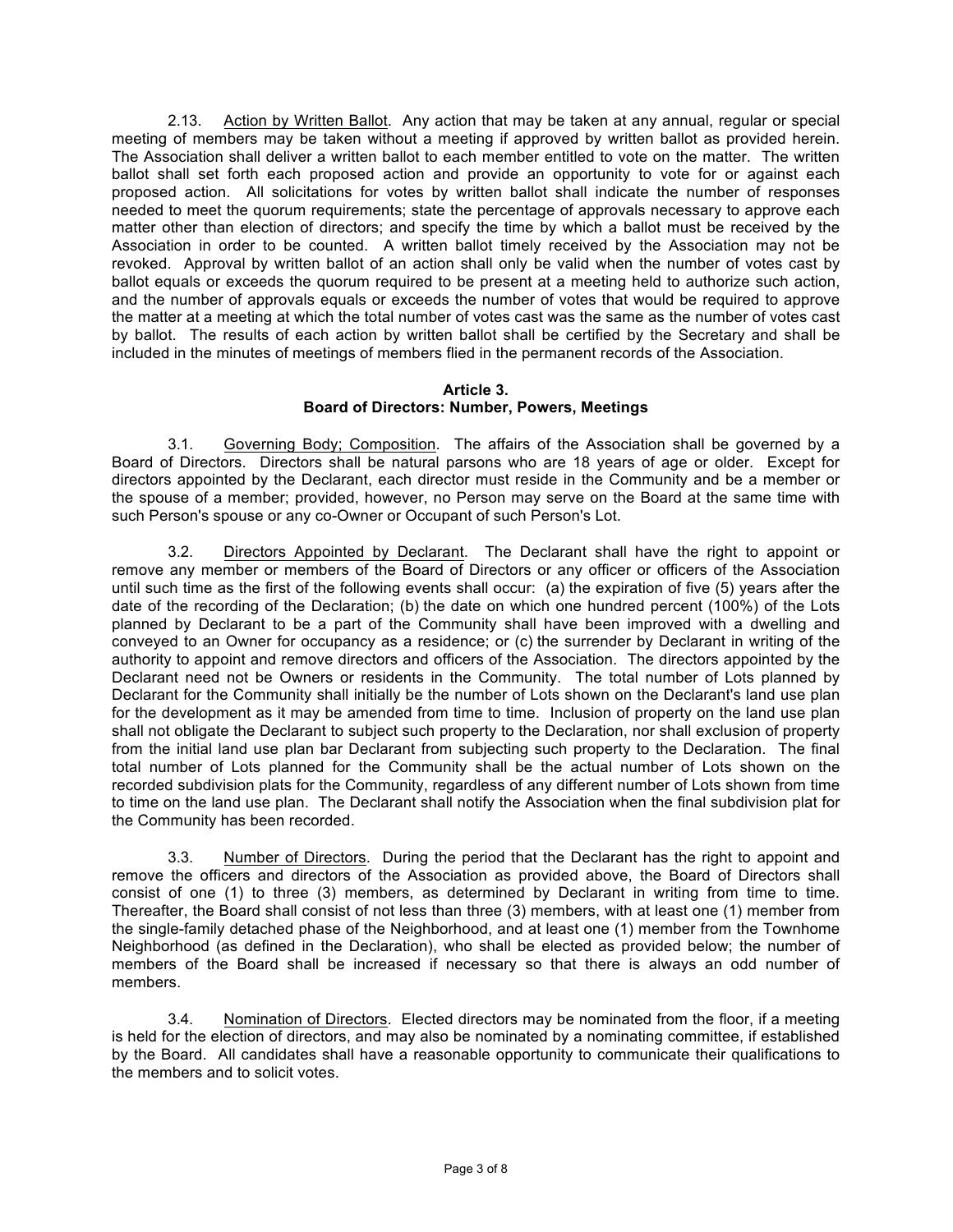3.5. Election and Term of Office. After the Declarant's right to appoint directors and officers terminates, the Association shall call a special meeting (or take action under Section 2.12 or Section 2.13 in lieu of a meeting), and the members shall elect directors. Each Neighborhood shall elect at least one (1) director, with the remaining directors to be elected at large. The members of the Board of Directors shall hold office for one (1) year, and shall continue in office until their respective successors shall have been elected and taken office. At annual meetings of the membership thereafter (or pursuant to Section 2.12 or Section 2.13 in lien of a meeting), directors shall be elected. The candidates receiving the most votes shall be elected.

3.6. Removal of Directors. At any annual, regular or special meeting of the Association, any one or more of the members of the Board of Directors elected by the members may be removed, with or without cause, by a majority of the Total Association Vote, and a successor may then and there be elected to fill the vacancy thus created. The notice of the meeting shall state that the purpose, or one of the purposes, of the meeting is removal of a director. A director whose removal by the members has been proposed shall be given an opportunity to be heard at the meeting. Additionally, any director who has three (3) consecutive unexcused absences from Board meetings, or who is delinquent in the payment of an assessment for more than thirty (30) days, may be removed by a majority vote of the remaining directors.

3.7. Vacancies. Vacancies in the Board of Directors caused by any reason, excluding the removal of a director by vote of the Association, shall be filled by a vote of the majority of the remaining directors. Each Person so selected shall serve the unexpired portion of the term.

3.8. Organization Meetings. The first meeting of a newly elected Board of Directors shall be held within ten (10) days after the election, at such time and place as the directors may conveniently assemble.

3.9. Regular Meetings. Regular meetings of the Board of Directors may be held at such time and place as shall be determined from time to time by the Board; provided that, after the right of Declarant to appoint the directors terminates, at least four (4) such meetings shall be held during each fiscal year with at least one (1) per quarter. Notice of the regular schedule shall constitute sufficient notice of such meetings.

3.10. Special Meetings. Special meetings of the Board of Directors shall be held when requested by the President, Vice President or by any two (2) directors. The notice shall specify the date, time, and place of the meeting, and the nature of any special business to be considered. The notice shall be given to each director by one of the following methods: (a) by personal delivery (including commercial delivery service) to such director's home or office; (b) written notice by first class mail, postage prepaid; or (c) by telephone communication (including facsimile), either directly to the director or to the director's home or office. All such notices shall be given or sent to the director's address or telephone number as shown on the records of the Association. Notices sent by first class mail shall be deposited with the U.S. Postal Service at least four (4) days before the time set for the meeting. Notices given by personal delivery or telephone shall be given at least two (2) days before the day set for the meeting.

3.11. Waiver of Notice. The business transacted at any meeting of the Board of Directors, however called and noticed, or wherever held, shall be as valid as though taken at a meeting duly held after regular call and notice if (a) a quorum is present, and (b) either before or after the meeting, each of the directors not present signs a written waiver of notice, a consent to holding the meeting, or an approval of the minutes which is included in the minutes or filed with the official records of the Association. The waiver of notice or consent need not specify the purpose of the meeting. Notice of a meeting shall also be deemed given to any director who attends the meeting without protesting before or at its commencement about the lack of adequate notice.

3.12. Quorum of Board of Directors. At all meetings of the Board of Directors, a majority of the directors shall constitute a quorum for the transaction of business, and the votes of a majority of the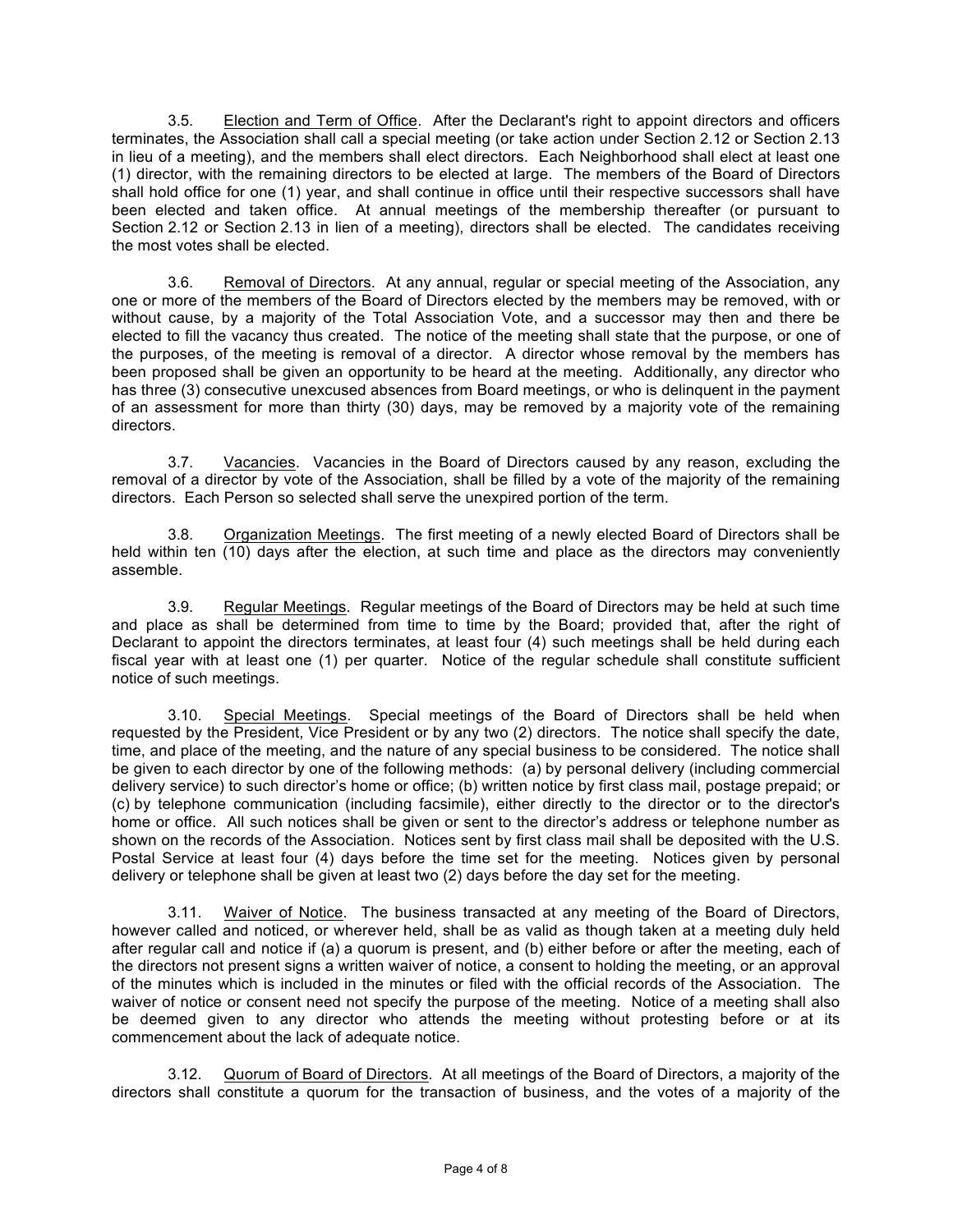directors present at a meeting at which a quorum is present shall constitute the decision of the Board of Directors.

3.13. Compensation. No director shall receive any compensation from the Association for acting as such.

3.14. Open Meetings. All meetings of the Board shall be open to all members, but members other than directors may not participate in any discussion or deliberation unless expressly so authorized by the Board.

3.15. Executive Session. The Board may adjourn a meeting and reconvene in executive session to discuss and vote upon personnel matters, litigation in which the Association is or may become involved, and orders of business of a similar nature. The nature of any and all business to be considered in executive session shall first be announced in open session.

3.16. Action Without a Formal Meeting. Any action required or permitted to be taken at a meeting of the directors may be taken without a meeting if one or more written consents, setting forth the action so taken, shall be signed by a majority of the directors and delivered to the Association for inclusion in the minutes for filing in the corporate records.

3.17. Telephonic Participation. One or more directors may participate in and vote during any meeting of the Board by telephone conference call or any other means of communication by which all directors participating may simultaneously hear each other during the meeting. Any such meeting at which a quorum participates shall constitute a meeting of the Board.

3.18. Powers. The Board of Directors shall be responsible for the affairs of the Association, and shall have all of the powers and duties necessary for the administration of the Association's affairs and, as provided by law, may do all acts and things as are not by law, the Declaration, Articles, or these Bylaws directed to be done and exercised by the members. In addition to the duties imposed by these Bylaws, or by any resolution of the Association that may hereafter be adopted, the Board of Directors shall have the power to and be responsible for the following, in way of explanation, but not limitation:

(a) preparation and adoption of an annual budget in which there shall be established the contribution of each member to the common expenses;

(b) making assessments to defray the common expenses and establishing the means and methods of collecting such assessments;

(c) providing for the operation, care, upkeep, and maintenance of all areas which are the maintenance responsibility of the Association;

(d) designating, hiring, and dismissing the personnel necessary for the operation of the Association and, where appropriate, providing for the compensation of such personnel, and for the purchase of equipment, supplies, and material to be used by such personnel in the performance of their duties;

(e) collecting the assessments, depositing the proceeds thereof in a bank depository which it shall approve, and using the proceeds to administer the Association;

(f) making and amending rules and regulations;

(g) opening of bank accounts on behalf of the Association and designating the signatories required;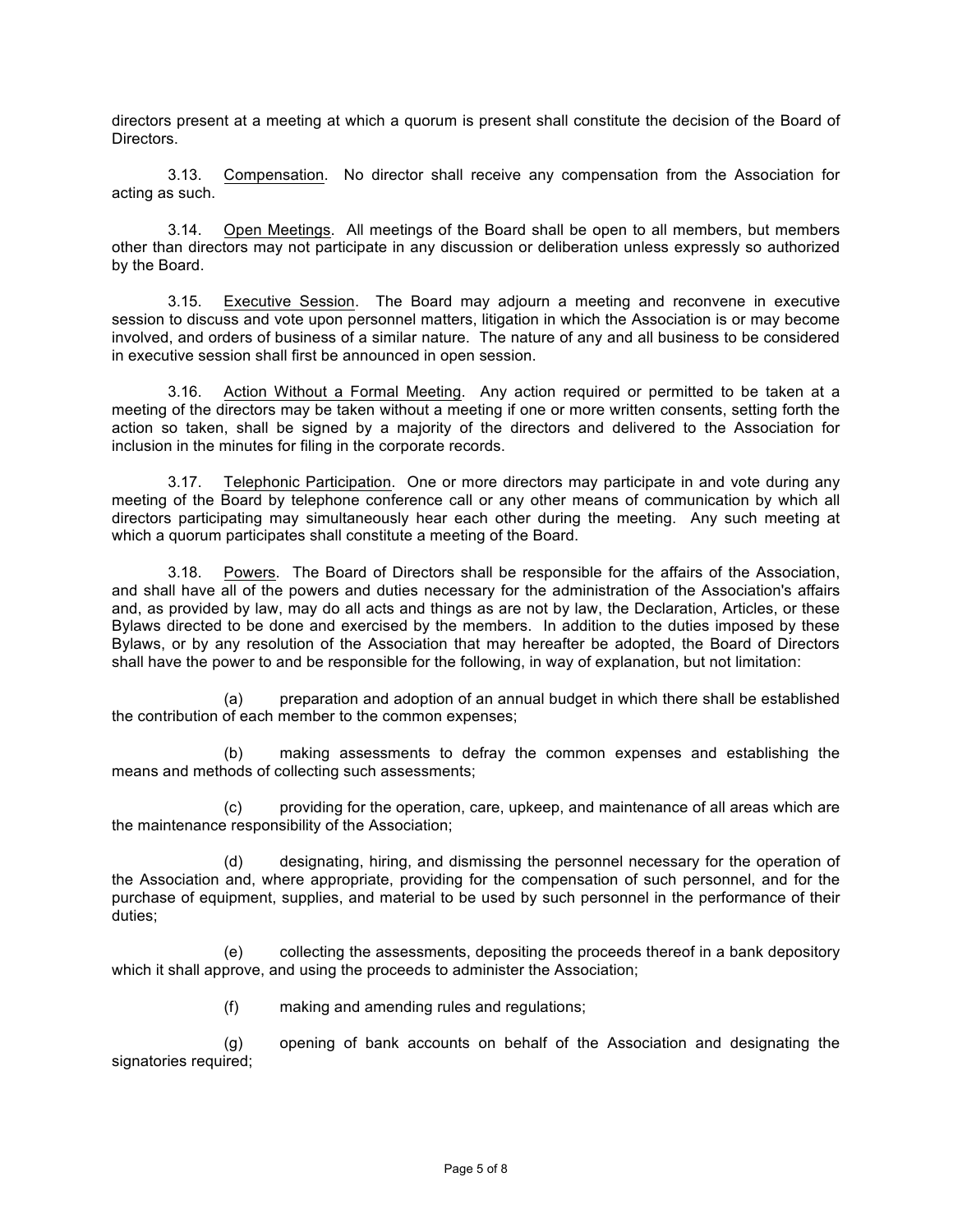(h) enforcing by legal means the provisions of the Declaration, these Bylaws, and the rules and regulations adopted by it, and bringing any proceedings which may be instituted on behalf of or against the members concerning the Association;

(i) obtaining and carrying insurance against casualties and liabilities, as provided in the Declaration, and paying the premium cost thereof;

(j) keeping books with detailed accounts of the records and expenditures of the Association and the actions thereof, and specifying the maintenance and repair expenses and any other expenses incurred; and

(k) authorization of contracts on behalf of the Association.

3.19. Management Agent. The Board of Directors may employ for the Association a professional management agent or agents at a compensation established by the Board of Directors to perform such duties and services as the Board of Directors shall authorize. The Declarant or an affiliate of the Declarant may be employed as managing agent or manager. The term of any management agreement shall not exceed one (1) year, and shall be subject to termination by either party, without cause and without penalty, upon sixty (60) days' written notice.

3.20. Borrowing. The Board of Directors shall have the power to borrow money without the approval of the members of the Association; provided, however, except as otherwise provided in the Declaration, the Board shall obtain membership approval in the same manner as for special assessments, in the event that the total amount of such borrowing exceeds or would exceed ten percent (10%) of the annual budget of the Association.

3.21. Fining or Suspension Procedure. The Board shall not impose a fine (a late charge shall not constitute a fine) unless and until the following procedure is followed:

(a) Written notice shall be delivered to the member by personal delivery at the Lot, or first-class or certified mail sent to the address of the member shown on the Association's records, specifying:

- (i) the nature of the violation, the fine or suspension to be imposed and the date, not less than ten (10) days or, in the event of an unapproved sign, twenty-four (24) hours, from the date of the notice, that the fine or suspension will take effect;
- (ii) that the violator may, within ten (10) days from the date of the notice, request a hearing before the Board regarding the fine or suspension imposed;
- (iii) the name, address and telephone numbers of a person to contact to request a hearing;
- (iv) that any statements, evidence, and witnesses may be produced at the hearing; and
- (v) that all rights to have the fine or suspension reconsidered are waived if a hearing is not requested within ten (10) days of the date of the notice.

(b) If a hearing is requested, it shall be held before the Board in executive session, and the violator shall be given a reasonable opportunity to be heard. The minutes of the meeting shall contain a written statement of the results of the hearing. Except for the display of unapproved signs, the fine or suspension shall run from the date that a decision is made by the Board at the conclusion of the hearing, or such later date as the Board may determine.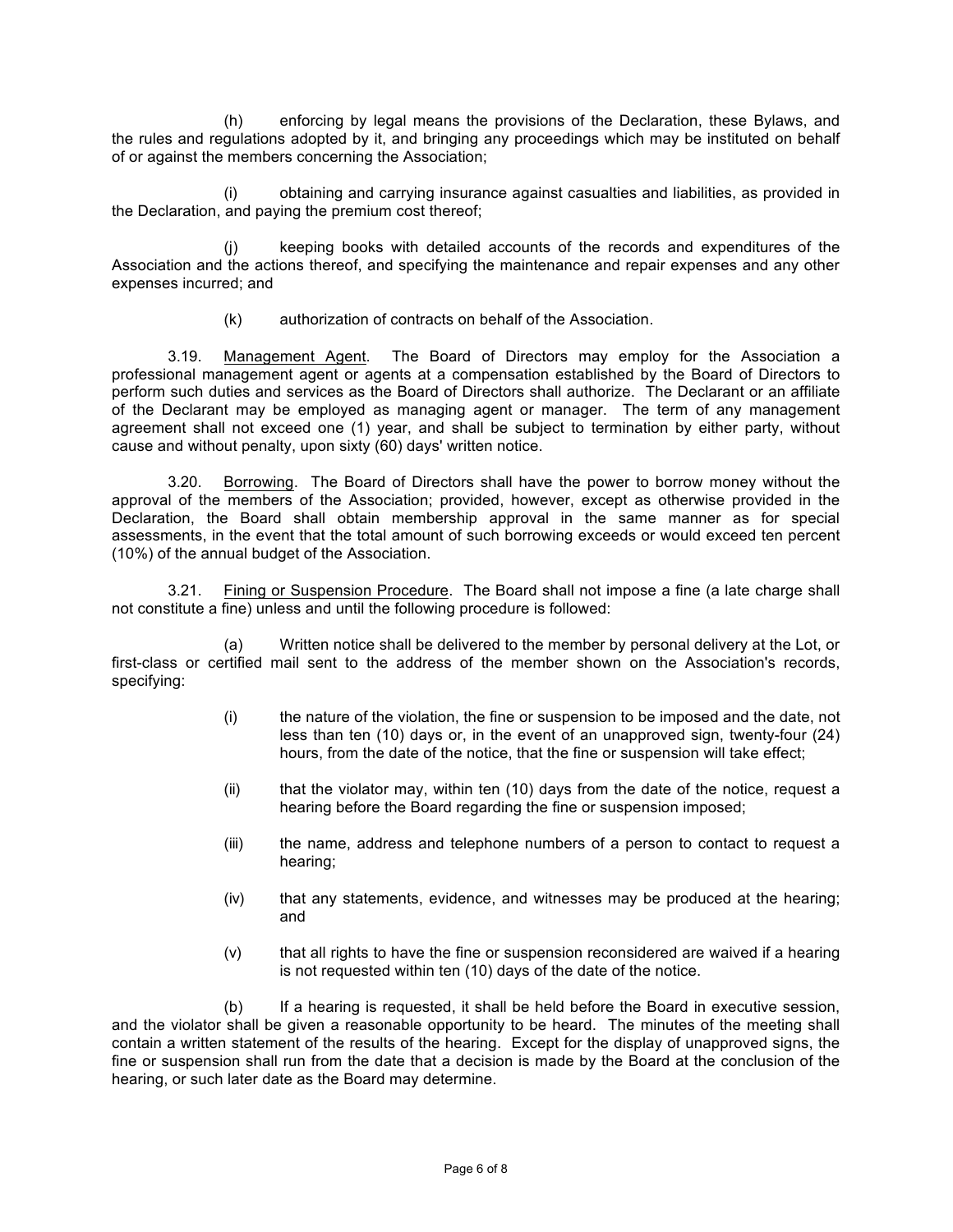# **Article 4. Officers**

4.1. Officers. The officers of the Association shall be a President, Vice President, Secretary, and Treasurer. Any two (2) or more offices may be held by the same Person, excepting the offices of President and Secretary. The President and Treasurer shall be elected from among the members of the Board of Directors.

4.2. Election, Term of Office, and Vacancies. Except during the period in which the Declarant has the right to appoint the officers of the Association, the officers of the Association shall be appointed annually by the Board of Directors, at the first meeting of the Board of Directors following the election of directors. A vacancy in any office arising because of death, resignation, removal, or otherwise may be filled by the Board of Directors for the unexpired portion of the term.

4.3. Additional Officers and Agents. The Board of Directors may appoint such other officers, including vice presidents, assistant secretaries and assistant treasurers, and agents as it shall deem necessary. Such officers and agents shall hold their respective offices for such terms and shall exercise such powers and perform such duties as shall be determined from time to time by the board of directors.

4.4. Salaries. The officers shall receive no compensation.

4.5. Removal. Except for officers appointed by the Declarant, any officer may be removed, with or without cause, by the Board of Directors.

4.6. President. The President shall be the chief executive officer of the Association, and shall preside at all meetings of the members and directors. The immediate supervision of the affairs of the Association shall be vested in the President. It shall be the President's duty to attend to the business of the Association and maintain strict supervision over all of its affairs end interests. The President shall keep the Board of Directors fully advised about the affairs and conditions of the Association, and shall manage and operate the business of the Association pursuant to and in accordance with such policies as may be prescribed from time to time by the Board of Directors.

4.7. Vice President. The Vice President(s), if any, shall act in the President's absence or disability, and shall have all powers, duties, and responsibilities provided for the President when so acting, and shall perform such other duties as shall from time to time be imposed upon any Vice President by the Board or delegated to a Vice President by the President.

4.8. Secretary. The Secretary shall keep the minutes of all meetings of the members and of the Board of Directors; notify the members and directors of meetings as provided by these bylaws and Georgia law; have custody of the seal of the Association; affix such seal to any instrument requiring the same; attest the signature or certify the incumbency or signature of any officer of the Association; and perform such other duties as the President or the Board of Directors may prescribe. The Secretary shall perform the duties of the Treasurer of the Association in the absence or disability of the Treasurer.

4.9. Treasurer. The Treasurer shall keep, or cause to be kept, the financial books and records of the Association, and shall faithfully account for the Association's funds, financial assets, and other assets entrusted to the Treasurer's care and custody. The Treasurer shall make such reports as may be necessary to keep the President and the Board of Directors informed at all times as to the financial condition of the Association, and shall perform such other duties as the President or the Board of Directors may prescribe. The Treasurer shall maintain the money and other assets of the Association in the name and to the credit of the Association in such depositories as may be designated by the Board of Directors. The Treasurer may provide for the investment of the money and other assets of the Association consistent with the needs of the Association to disburse such money and assets in the course of the Association's business. The Treasurer shall perform the duties of the Secretary of the Association in the absence or disability of the Secretary.